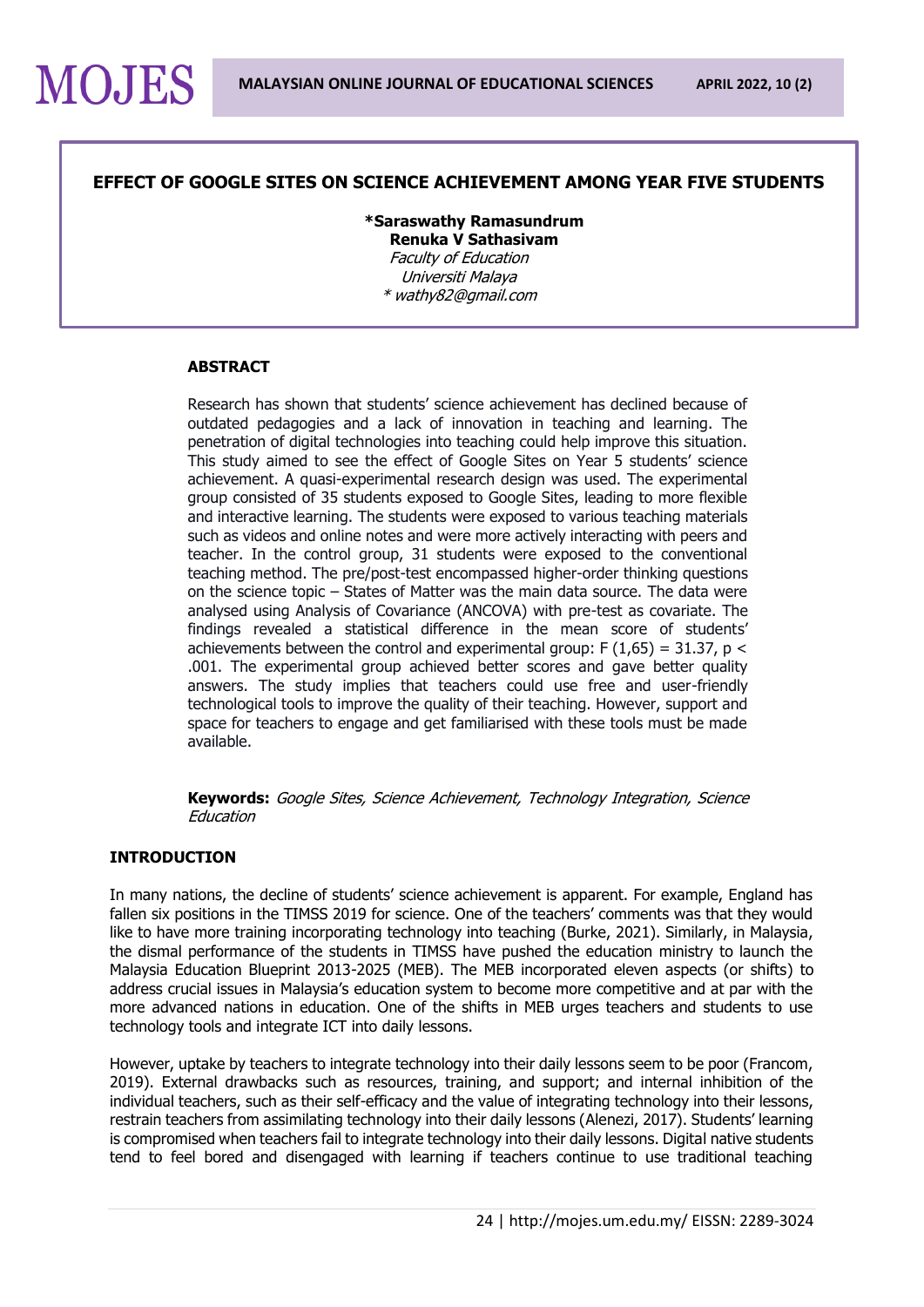approaches. If students are disengaged and demotivated, their learning progress is weakened, and their science achievement will suffer. In contrast, these students are drawn to technology because it allows learning to be flexible, accessible and provides them with the opportunity to interactively engaged in learning (Sun, Lee & Law, 2016).

Teachers could use Google Sites as a stepping stone for ICT integration in teaching and learning to bridge the gap. It is an easy platform to create a website that allows teachers to add and embed text, pictures, videos, and other features to attract students to the lesson (Bradbury, 2017; Beltran, 2018). With Google Sites, teachers can arrange the topics and corresponding assignments so that students can find the content easier and plan for the activities such as classroom discussions or answering quizzes (Emiliano, 2018). Moreover, Google Sites enables students to edit pages without requiring Web coding or design (Roodt & Villiers,2012). This makes Google Sites an effective pedagogical tool. Thus, the objective of this study was to investigate the effect of Google Sites on Year 5 students' science achievement focusing on the science topic – States of Matter.

## **LITERATURE REVIEW**

Today's primary school children is made up of Gen Z/Alpha. These children grew up with technology, the internet, and social media. Thus, for this generation of students, teachers must try to integrate technology into the classrooms (Dziuban, Graham, Moskal, Norberg & Sicilia, 2018). Much research on Google Sites has been predominately done in higher education and secondary school settings. It is paramount to study the effect of Google Sites in learning science at the primary level since the Generation Z/Alpha children are currently at the primary school level. Unfortunately, Google Sites' usage among primary students is still limited in the classroom (Tavares et al., 2011).

Google Sites is a freelance educative tool where teachers can effortlessly build websites without writing any HTML code (Pjanić et al., 2013). Google Sites make it easier for teachers to distribute information by providing suitable links to enhance students' understanding of the content (Reese, 2013). Google Sites can be used as an interactive technology platform to exchange ideas, collaborate on tasks and for teachers to scaffold student learning and provide immediate feedback (Al-Samarraie & Saeed, 2018). The quality of teaching materials is better since teachers can use images, sound, animations, and charts in Google Sites to provide a more holistic learning experience for the students (Wu, Yu & Wang, 2018).

The application of Google Sites in the teaching and learning process aligns with social constructivism theory (Vygotsky, 1978). Learning, as defined by Vygotsky, is a social activity. Google Sites becomes a platform for students to collaborate and discuss their concerns about the lessons or share ideas about their tasks in their groups (Ma et al., 2018). Teachers or peers can scaffold learning through this platform by providing more immediate and frequent feedback (Oktalia & Drajati, 2018). Moreover, learning is contextualised as teachers have a variety of teaching materials such as videos and animations to link the subject matter to real-world scenarios. Google Sites is an effective tool in assisting teachers to deliver abstract content matter effectively. Videos or 3-D models uploaded at Google Sites can help students visualise these concepts more accurately, and these concrete examples prevent students from forming misconceptions.

Thus, Google Sites integrate technology, pedagogy, content, and knowledge that enable students to understand the science content well. It prevents students from becoming demotivated and bored as Google Sites have the features to make the content matter enjoyable, entertaining and easy to learn (Salic-hairulla, Agad, Pitonang, & Terrado, 2020). Google Sites makes the classroom interesting with high student engagement and for students to learn at their own pace (Agad, Pitonang, Terrado, & Monera, 2019; Stolaki & Economides, 2018). When teachers incorporate Google Sites in their lessons, students develop a sense of connectedness to the teacher, peers and the learning materials (Nortvig, Petersen & Balle, 2018). When student learning experiences are positive, it impacts students' achievement (Elmo, 2012).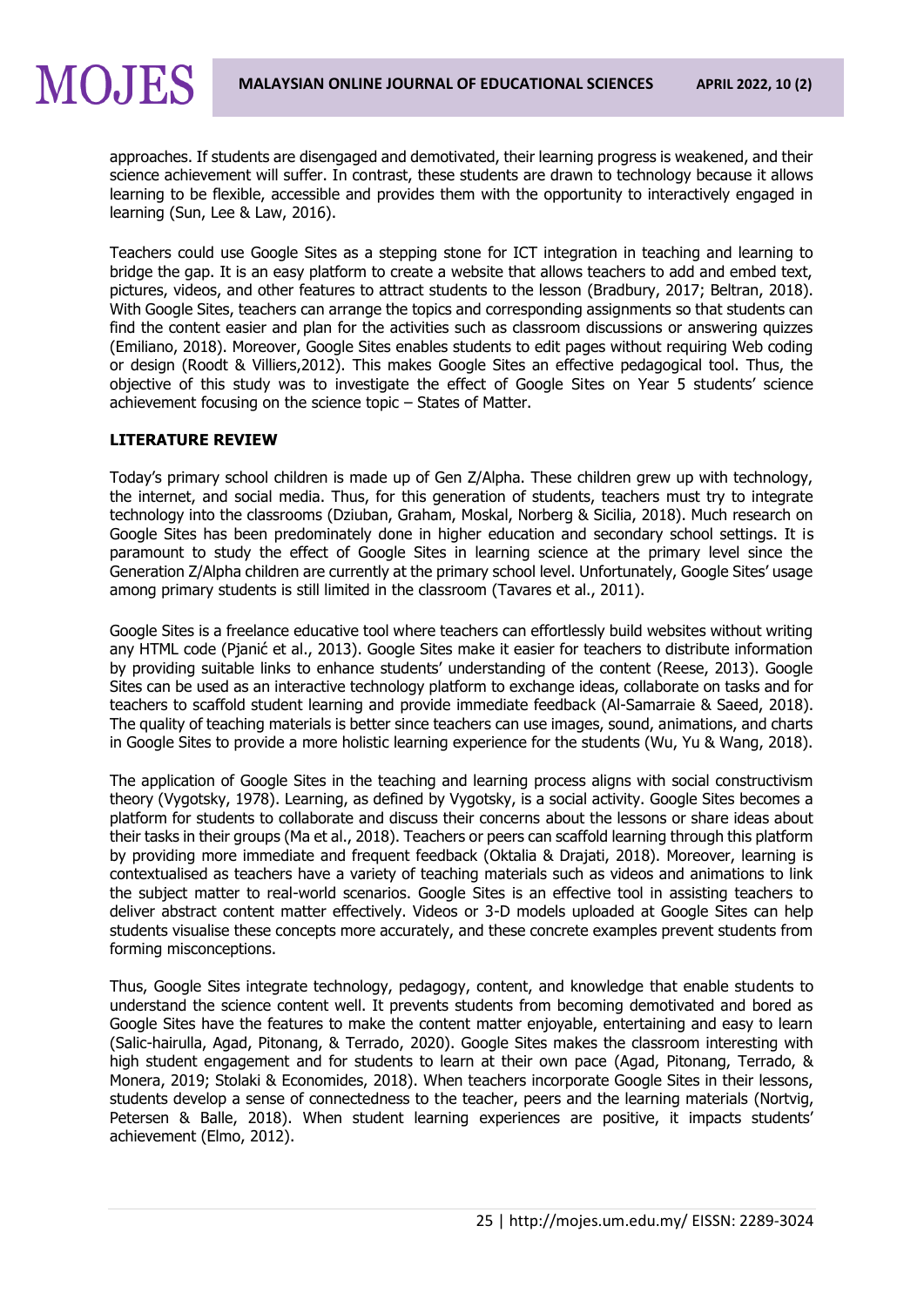Generally, researchers have identified a strong correlation between the integration of technology in classrooms and academic achievement (Beltran, 2018; Leo & Puzio, 2016; Mashael Nasser AlJeraisy, Mohammad, Fayyoumi, & Alrashideh, 2015). However, research focusing on Google Sites show inconsistent results. For example, Al-Amour and Alimat (2016) explored the effectiveness of Google Classroom (a component of Google Site) in acquiring biological concepts. Their sample consisted of 133 students from grade 10 in public schools. Using a quasi-experimental research method, the researchers used an achievement post-test to measure the students' acquisition of concepts. The results revealed that the experimental group showed a greater understanding of the biological concepts, indicating the effectiveness of Google Classroom in the teaching process.

Similarly, Awuah (2016) studied the effect of Google Sites on science learning among 72 students ranging from 12- to 17-year-olds. The study found that 91 % of the students' achievement was satisfactory. The satisfactory science achievement gained by these students was attributed to online learning with materials that develop self-learning skills.

However, studies have shown no differences in students' achievement when using Google Classroom. Kamberi (2020) gave a survey to 24 undergraduates to see if Google Classroom was able to enhance their achievement. The study results showed insufficient indication of its effect on academic achievement. Research that did not positively affect achievement suggested that additional technological tools should accompany Google Sites (Kamberi, 2020). For example, Olagbaju and Popoola (2020) suggested using YouTube (Google Sites) with WhatsApp enhanced academic achievement.

Content on the topic -States of Matter was chosen as the pre/post-test achievement test. States of Matter has a great potential for misunderstanding because it involves various concepts such as cooling, heating, vaporising, boiling, and water cycle (Keinonen et al., 2008). Using textbooks to explain these concepts leads to a lack of understanding, especially regarding the water cycle process (Bergqvist, Drechsler, & Rungdgren, 2016). Chua and Karpudewan (2017) had shown that primary students' understanding of the water cycle process is still lacking. Students also had some trouble specifying the changes of states of Matter because they did not understand the unrealistic pictures in the textbook during changes of states (Keong & Karpudewan,2013). To make matters worse, these misunderstandings still exist when students are at the undergraduate levels (Cardak, 2018).

The literature review showed that much research on Google Sites is done at the tertiary level. Their findings seem inconsistent, and the topic – States of Matter- seems to be a difficult topic among primary school students. Thus, this study aimed to investigate the effect of Google Sites on Year 5 science achievement when learning the topic – Statement of Matter.

## **METHODOLOGY**

This section will discuss the research methodology, which includes the research design, sample, instrument, and procedure.

#### **Research Design**

This study was a quasi-experiment design using pre-test and post-test, which suits educational research because of the impossibility of randomly selecting the sample (McMillan & Schumacher, 2010). Table 1 shows the research design for this study. The experimental group was taught using the Google Sites platform as their main source of information, and the control group was taught using chalk-and-talk and predominantly the textbook. After seven weeks of intervention, a post-test was administered to both groups. The same teacher taught both classes to avoid any biases.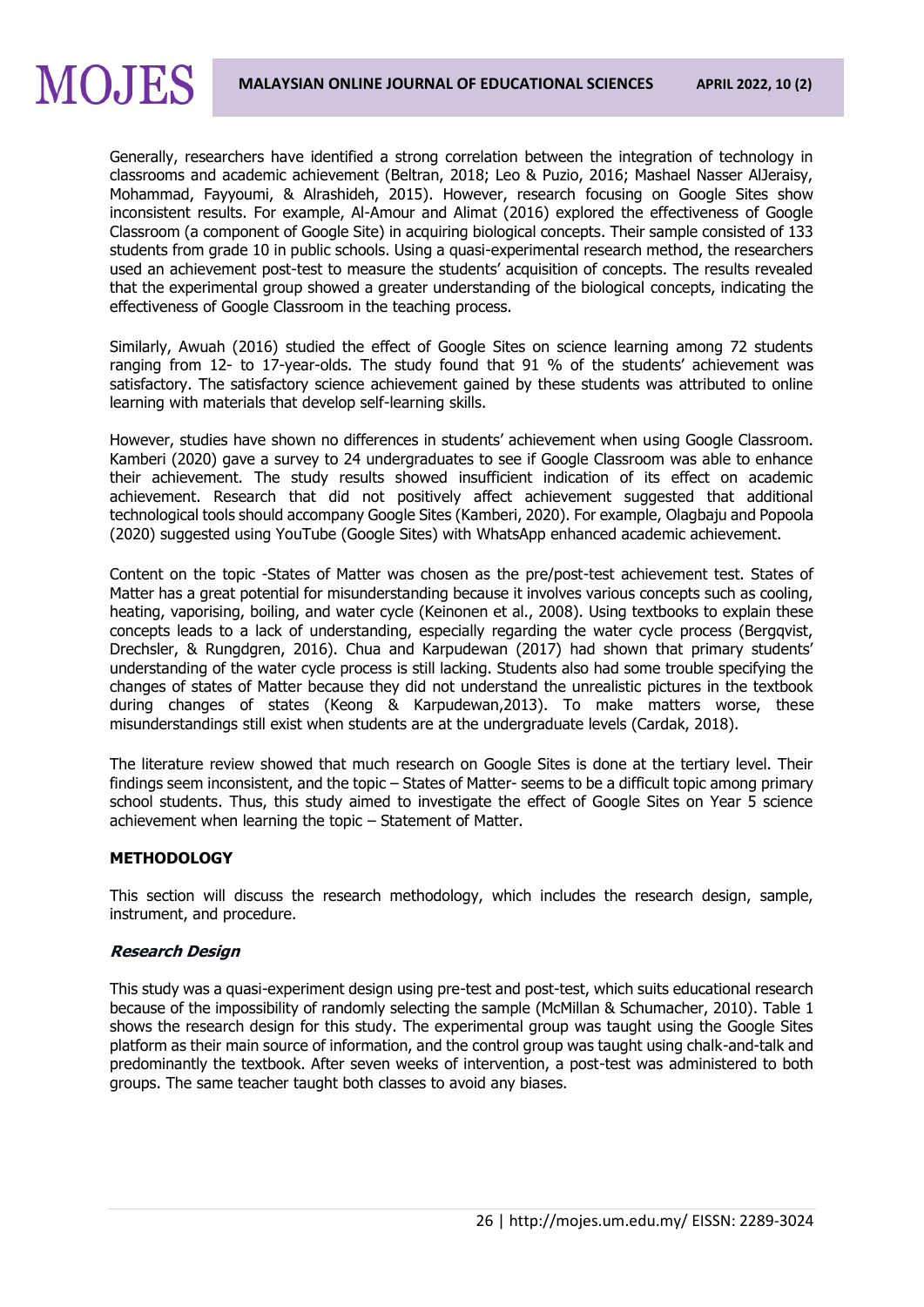## **Research Participants**

| Table 1<br>The research design of the study |          |                          |           |  |  |
|---------------------------------------------|----------|--------------------------|-----------|--|--|
| Group                                       | Pre-test | Experiment               | Post-Test |  |  |
| (Experimental) A                            | U1       | х                        | U2        |  |  |
| (Control) B                                 | U1       | $\overline{\phantom{a}}$ | O۶        |  |  |

### **Sample**

The sample consisted of Year 5 students in a primary public school in Selangor. The school was chosen as a convenient sampling because one of the researchers was a teacher in that school. Two classes were randomly chosen as the experimental and control group. There were 35 students in the experimental group and 31 students in the control group.

#### **Instrument**

An achievement test was used as the pre-test/post-test to collect the relevant data for this study. The achievement test consisted of 10 multiple choice questions and three subjective questions on the topic of Matter. Questions were selected from topical tests found in activity books and the UPSR examination. The higher-order thinking questions were categorised based on Bloom's Taxonomy. The researcher discussed the selection of questions with a teacher educator and four teachers currently teaching Year 5 science. The content validity was checked by the researchers using Kappa and CVI. The result of CVI was 0.981, and Kappa was 0.974, which is more than 0.75 (excellent) (Polit et al., 2007). During the pilot study, the subjective questions showed a Cronbach alpha of 0.712, and the KR-20 for the multiplechoice questions was 0.654.

## **Procedure**

After obtaining all the relevant documents to conduct the research, the researcher administered the pre-test to both groups. In the following seven weeks, the experimental group underwent the intervention, and the control group was taught using the traditional way. The researcher taught both classes on the topic States of Matter. Students in the experimental group were taught using videos, online quizzes, and online notes in the platform of Google Sites. The researcher became the facilitator. At the beginning of the lesson, the researcher explained the Google Sites platform and gave a briefing about what they would be doing in the coming weeks. During the lessons, the students were asked to answer the online questions, and the feedback was given immediately to help students reflect on what they had just learnt. Students were encouraged to collaborate among themselves with the online notes to gain knowledge.

The lessons would continue at home, where students could watch the selected YouTube videos, do online quizzes and read online notes. These materials were chosen to align with the curriculum, all explanations in the teaching materials were correct, and there were elements of humour. The students were also encouraged to collaborate and communicate with their peers through online chats. The online quizzes were done in Kahoot! and Quizizz paying attention to the higher-order questions.

In the control group, the students carried out the activities in the classroom with chalk-and-talk, textbook, mah-jong paper, group work, classroom discussions and Q&A sessions. At the end of the seven weeks, the experimental and control groups did the post-test. The post-test consisted of the same questions in the pre-test but arranged differently.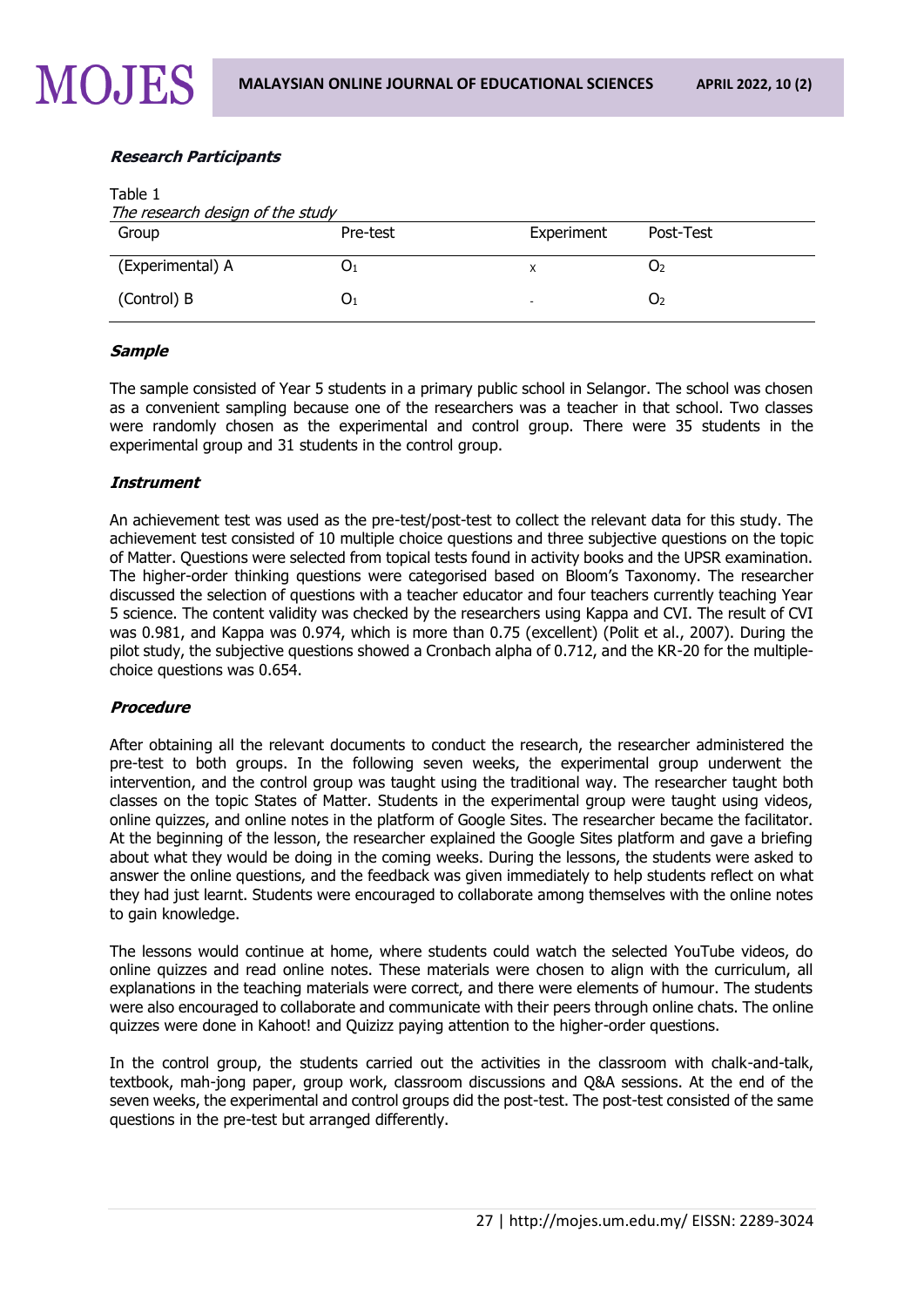### **Data Analysis**

Data obtained was analysed using Statistical Package of Social Science (SPSS), version 19.0. The ANCOVA analysis was used to determine the effect of Google Sites on Year 5 students' achievement.

#### **FINDINGS**

Based on the pre-test and post-test scores, the statistics descriptive of students' achievement are presented in Table 2.

| Table 2                                                                          |            |                |         |       |      |  |  |
|----------------------------------------------------------------------------------|------------|----------------|---------|-------|------|--|--|
| The Descriptive Statistics between Control and Experimental Group in Achievement |            |                |         |       |      |  |  |
| Group                                                                            |            | <b>Minimum</b> | Maximum | Mean  | SD   |  |  |
|                                                                                  | Experiment | 3.00           | 12.00   | 6.81  | 2.15 |  |  |
| Pre-test                                                                         | Control    | 2.00           | 11.00   | 6.48  | 1.88 |  |  |
| Post-test                                                                        | Experiment | 9.00           | 20.00   | 16.81 | 2.61 |  |  |
|                                                                                  | Control    | 5.00           | 18.00   | 12.81 | 1.88 |  |  |

Table 2 shows the mean score of the students' achievement of the experimental and control groups. The mean scores of the experimental and control group in the pre-test were (M=6.81, SD=2.15) and (M=6.48, SD=1.88), respectively. The total score of the achievement test was 20 marks. By referring to Table 2, the pre-test scores for the experimental group were higher than the control group. Likewise, the experimental group (M=16.81, SD=2.61) performed better in the post-test than the control group  $(M=12.81, SD=1.88)$ .

The researcher had chosen ANCOVA to analyse the data with pre-test as the covariate to compare the effect of Google Sites on students' achievement. The ANCOVA analysis had an adjustment for the pretest and found a statistically significant difference in the mean score of students' achievement between the control and experimental groups F (1,65) = 31.37 and  $p = 0.001$ . Therefore, H<sub>0</sub> was rejected. There is a significant difference between the experimental group (Google Sites approach) and the control group (traditional teaching). The partial Eta squared value of 0.76 (small effect size according to Cohen et al., 2011) showed that 76% of the variance in the dependent variable students' achievement could be explained by the independent variable (Google Sites and traditional learning). The improvement could also be seen based on learning gain, as shown in Table 3.

Table 3

Results of Analysis of Covariance (ANCOVA) for Students' Achievement

| Source   |  | Mean Square                                  |       | Siq.  | Partial Eta Squared |  |  |
|----------|--|----------------------------------------------|-------|-------|---------------------|--|--|
| Pre-test |  | 58.52                                        | 7.00  | .001  | .10                 |  |  |
| Group    |  | 262.20                                       | 31.37 | 001.> |                     |  |  |
|          |  | R Squared = .760 (Adjusted R Squared = .764) |       |       |                     |  |  |

The adjusted means of post-test scores of the achievement for the experimental and control groups are 16.81(SD=2.61) and 12.81 (SD=1.88), respectively. Based on Table 4, there was excellent progress in students' post-test results after being involved in the intervention (Google Sites). The result showed that the pre-test and post-test mean difference in the experimental group using Google Sites was 10.00. Meanwhile, the mean difference in the control group using the traditional teaching method was only 6.32.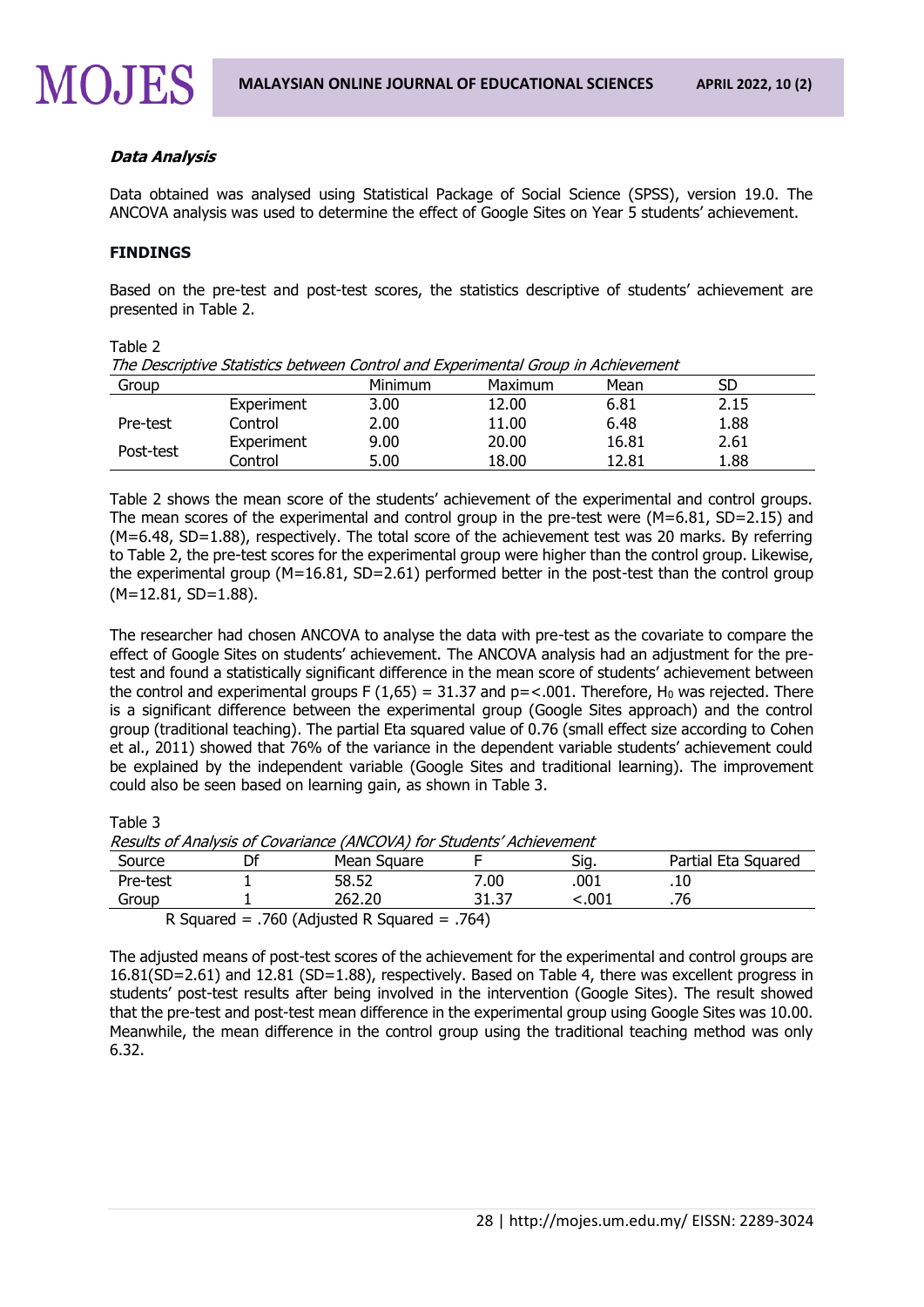Table 4

| <u>rican Dinerence in Juddenis-Acmevement Detween Experimental and Control Group</u> |  |          |           |                    |  |  |
|--------------------------------------------------------------------------------------|--|----------|-----------|--------------------|--|--|
|                                                                                      |  | Mean     |           | Mean different     |  |  |
| Group                                                                                |  | Pre-test | Post-test | Post-test-Pre-test |  |  |
| Experimental                                                                         |  | 6.81     | 16.81     | 10.00              |  |  |
| Control                                                                              |  | 6.48     | 12.81     | 6.32               |  |  |

Mean Difference in Students' Achievement Between Experimental and Control Group

As shown in Table 4, the mean difference for the experimental group was much higher than the control group. The researchers wanted to investigate if there were significant differences for the higher-order thinking questions portrayed by Bloom's Taxonomy. For each level of Bloom's Taxonomy, the experimental group showed better achievement than the control group, as shown in Table 5.

## Table 5 Descriptive Statistics in Bloom Taxonomy among Experiment and Control Students

| Group        | <b>Bloom</b><br>Taxonomy Level | Pre-test |      | Post-test |      | <b>Different</b> |
|--------------|--------------------------------|----------|------|-----------|------|------------------|
|              |                                | Mean     | SD   | Mean      | SD   | of<br>Mean       |
| Experimental | Evaluate                       | 4.08     | 1.60 | 7.03      | 1.01 | 2.95             |
| Control      | (6 questions)                  | 4.26     | 1.26 | 6.13      | 1.43 | 1.87             |
| Experimental | Analyze                        | 1.43     | .95  | 6.46      | 1.24 | 5.03             |
| Control      | (4 questions)                  | 1.32     | .94  | 4.48      | 1.67 | 3.16             |
| Experimental | Create                         | .090     | .29  | 1.84      | .61  | 1.75             |
| Control      | (1 question)                   | .097     | .30  | 0.97      | .96  | 0                |

Both groups showed improvement for each higher-order level of Bloom's taxonomy (e.g. analyse, evaluate, and create). However, the experimental group showed better improvement compared to the control group. The students in the experimental group were able to judge, justify, and organise the science concepts problems. With the help of Google Sites, students were able to collaborate and engage with more diverse activities, which the control group were not given the opportunity. The limited resources among the students in the control group may have hindered their capability to organise and justify the subject matter.

Similarly, for the question on the create level of Bloom's Taxonomy, the experimental group showed better achievement than the control group. The result of control group in pre-test (Mean= 0.09, SD= 0.29) and experimental group showed (Mean =  $0.097$ , SD= 0.30). In post-test, experimental group scored higher (Mean =1.84, SD=0.61) than control group (Mean= 0.97, SD=0.96). The higher mean scores in the experimental group's post-test can be attributed to activities such as creating videos to show the procedure of an experiment. The creation of videos instilled some essence of creativity in the experimental group, whereas these activities were absent for the control group.

To illustrate these findings, we probed into the answers that the experimental group had to offer. Figure 1 shows an example of a student's pre-test and post-test answers in the experimental group.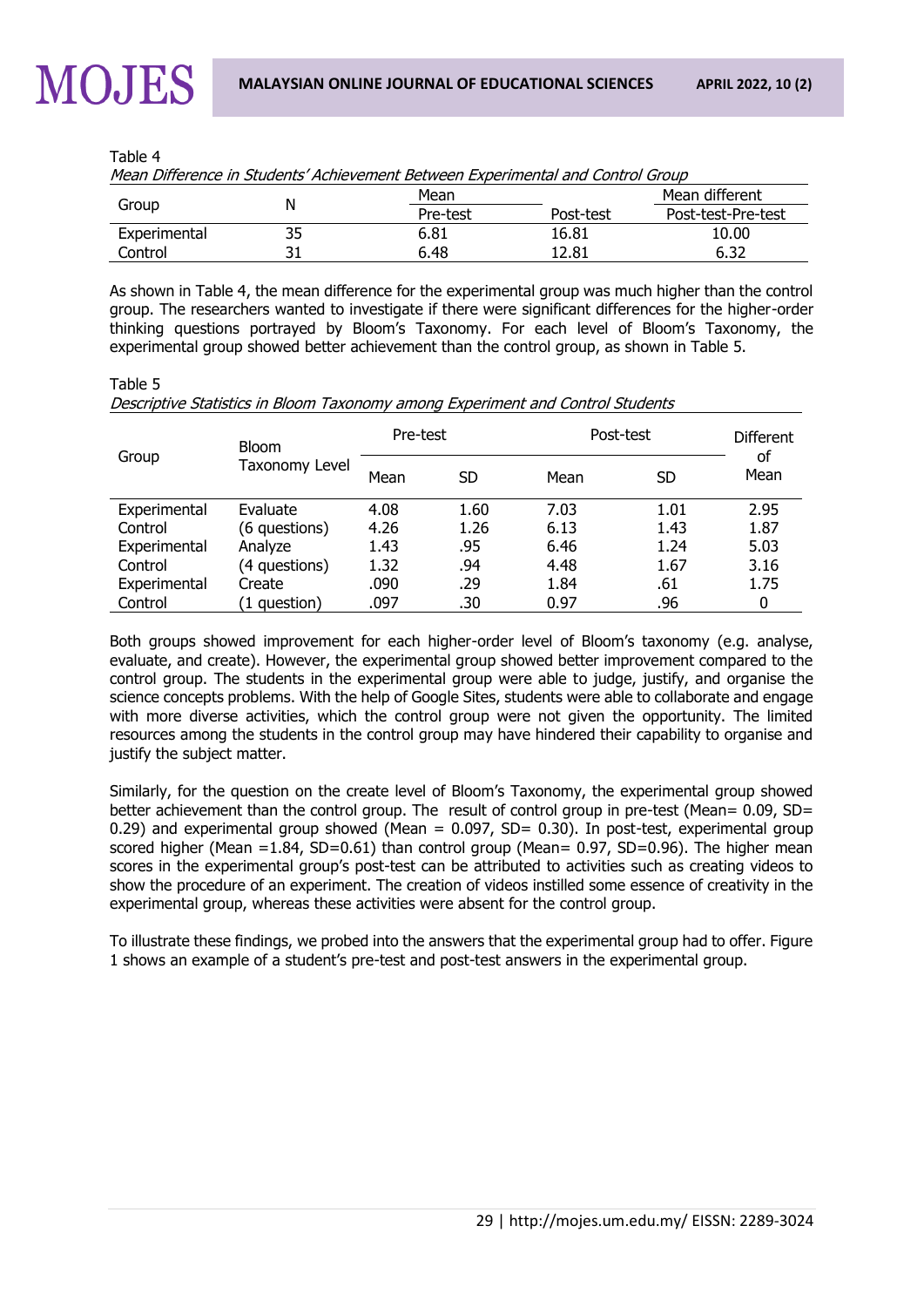



Figure 1. Example of pre-test and post-test answers by pupil in the experimental group

The question that the student had answered was categorised at the create level of Bloom's Taxonomy. This question appeared as a subjective question. The students were asked to draw an experiment on cloud formation and rain with the materials and apparatus given. The pre-test result indicated that the student did not know what the question was asking. It was because the topic was not taught to them yet. The student could not draw the cycle and did not use the apparatus and materials given. As such, no marks could be given for the answer.

Subsequently, when asked the question in the post-test, the student illustrated the entire water cycle process correctly and used all the materials and apparatus appropriately. The researcher had uploaded videos of various experiments using household items to create the water cycle. The students were asked to create a video of themselves doing the water cycle using items they could find in their houses. They had to upload the videos in Google Sites to share with their peers and for their peers to give comments about their experiment. This student understood and internalised the water cycle process and answered the question correctly.

## **DISCUSSION**

The findings indicated that students' science achievement between the control and experimental groups  $F(1, 65) = 31.37$  and  $p = < .001$  were significant—the experimental groups outperformed the control group. The majority of the students in the experimental group scored higher than the control group in post-test (M=16.81 for the experimental group and M= 12.81 for the control group). The experimental group students scored better in higher-order thinking questions in Bloom Taxonomy (analyse, evaluate, and create). The findings concur with Al-Amour and Alimat (2016) and Auwah (2016).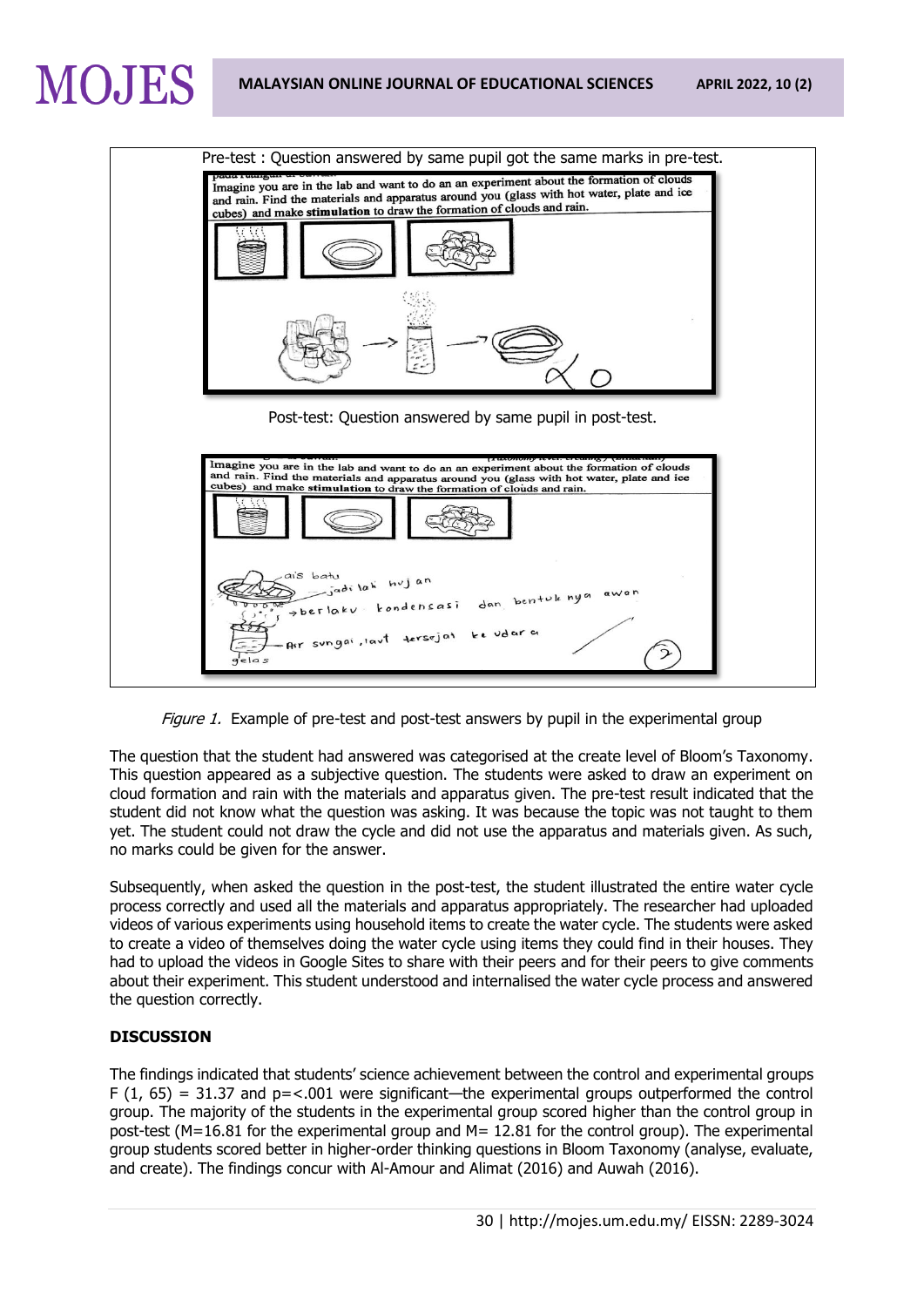Students who learned science with Google Sites have better learning experiences, which translated to better academic achievement. Maqbool (2016) stated that students get motivated to learn science because technology allows teachers to use various teaching materials and aids to help student learning. These materials are videos, interactive teaching materials, online quizzes, 3-D diagrams, and notes. This amalgam of teaching materials can cater to all students' learning styles and promote engagement (Wu, Yu & Wang, 2018). Moreover, Google Sites make the classroom more interesting with high involvement and learning at their own pace (Yang, 2019). This makes students independently find answers and information by themselves, which can upgrade their responsibility in learning. When students are engaged in their learning, they are more motivated to study and perform higher in their achievement tests (Steinmayr, Weidinger, Schwinger & Spinath, 2019).

Google Sites provides a platform for collaboration. Vygotsky (1978) has emphasised the importance of social interactions when learning. When students collaborate during a task, the cognitive load of the task is distributed among the group members (Kirschner, Sweller, Kirschner & Zambrano, 2018). As the students negotiate and interact when doing the task, they also improve their communication skills and learn to work in groups (Thomas & Watters, 2015). The students work together to learn new concepts in science. This study further indicates that Google Sites play a significant role in improving the learners' achievement test. The presence of technology in the classroom facilitates a greater understanding of course content contributes to higher academic achievement and 21<sup>st</sup>-century skills (Alt, 2015; Schindler, Burkholder, Morad & Marsh, 2017).

In traditional settings, students do not have the flexibility to approach their peers or teachers for support. Thus, if the students were completing the homework and faced difficulties, they had to wait until they met their teacher to iron out their problems in the next lesson. Working in isolation would like to frustration and demotivation in learning. In contrast, using Google Sites, students can pose any questions they have difficulties with and get feedback almost immediately from their peers or teachers. Immediate feedback boosts students' confidence in learning because they are scaffolded to take the next step in their learning. Progression of learning is smooth for these students, and they face fewer frustrations. Students can complete their work efficiently and enjoy learning with guidance and support, ultimately increasing their achievement (Fu, Chu, & Kang, 2013).

#### **CONCLUSION**

This study shows that the Google Sites application is an effective learning platform for Gen Z/Alpha. Being digital natives, these students are comfortable when technology is brought into the classroom. With the diminishing number of students furthering their studies in STEM, Google Sites may be a way to attract these students (Denton, 2012; Schneckenberg, Ehlers, & Adelsberger, 2011). Using Google Sites can effectively help students understand science concepts easily and boost their achievement.

However, many aspects contribute to the success of using technology in the classroom. Not all teachers are technologically savvy, and they would need training and support to upgrade their technical skills to support their students' learning (Ilomäki & Lakkala, 2018). Efforts must be made to develop digital selfefficacy and technological literacy among teachers. When teachers are more technology savvy, they can create more 21-century learning experiences. Even though students are digital natives, many may not have the luxury of devices that could support online learning. There must be a systemic effort to ensure students are equipped with suitable devices to participate and engage in their learning, hence improving academic achievement. If these efforts are put in place, the Malaysia Education Blueprint 2013-2025 (MEB) aspirations could be a reality.

## **REFERENCES**

Agad, L. M. L., Pitonang, D. J. A., Terrado, T. F., Salic-Hairulla, M. A., Gomez, R. G., Nabua, E. B., & Yuenyong, C. (2019, October). Development of webquest using Google Site in teaching Circulatory System. Journal of Physics: Conference Series, 1340(1), 012060.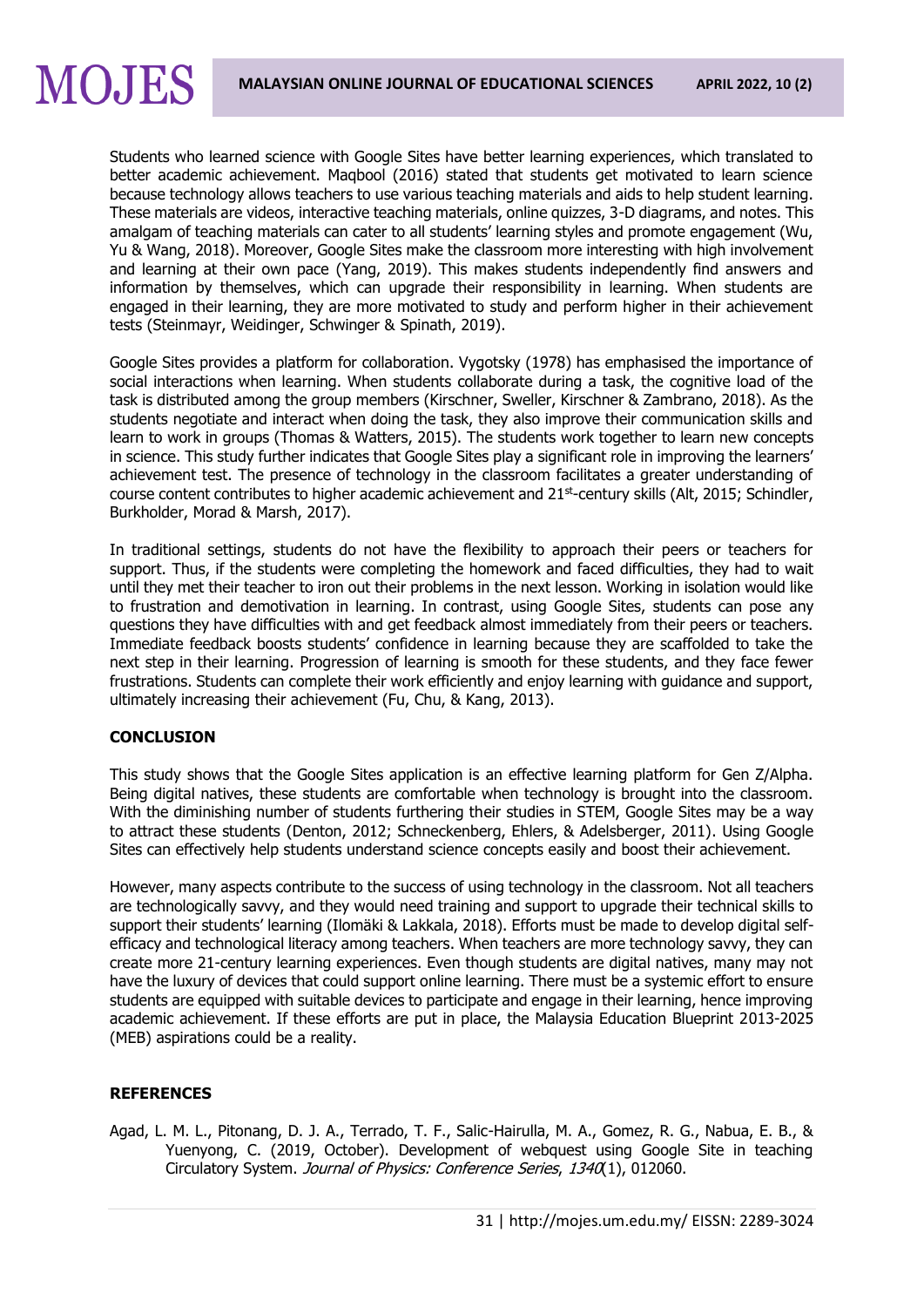Al-Amour, Y. S., & Alimat, M. M. (2016). The Effectiveness of the Google Classroom Program on Acquiring Bio-Scientific Concepts in the Blood Unit of the 10th Grade Students in the Naqab District of Palestine 48. Journal of Educational and Psychological Sciences, 4(24), 144-164.

Alenezi, A. (2017). Obstacles for teachers to integrate technology with instruction. *Education and* Information Technologies, 22(4), 1797-1816. https://doi.org/10.1007/s10639-016-9518-5

- Al-Samarraie, H., & Saeed, N. (2018, March). A systematic review of cloud computing tools for collaborative learning: opportunities and challenges to the blended-learning environment. Computers and Education, 124, 77–91. https://doi.org/10.1016/j.compedu.2018.05.016
- Alt, D. (2015). Assessing the contribution of a constructivist learning environment to academic selfefficacy in higher edu cation. Learning Environment Resources, 18, 47-67. <https://doi.org/10.1007/s10984-015-9174-5>
- Awuah, L. J. (2016). Supporting 21st-century teaching and learning: the role of google apps for education. Journal of Instructional Research, 4, 12-22. https://doi.org/10.9743/jir.2015.2
- Beltran, J.C. (2018). Examining the effects of the application of a students response system in teaching media& information literacy to senior high school students: A Micro-Research Proposal Ateneo. Online Submission. De Manila University.
- Bergqvist, A., Drechsler, M., & Chang Rundgren, S. N. (2016). Upper secondary teachers' knowledge for teaching chemical bonding models. *International Journal of Science Education, 38*(2), 298-318.
- Bradbury, J. (2017). The Great EdTech Debate: Google Sites vs Google Classroom vs Blogger. Retrieved March 26, 2019, from [https://www.teachercast.net/blog/the-great-edtech-debate-google-sites](https://www.teachercast.net/blog/the-great-edtech-debate-google-sites-vs-google-classroom-vs-blogger/)[vs-google-classroom-vs-blogger/](https://www.teachercast.net/blog/the-great-edtech-debate-google-sites-vs-google-classroom-vs-blogger/)
- Burke, E. A. (2021). Technological Pedagogical Content Knowledge and Classroom Technology Use: A Mixed Methods Study [Doctoral dissertation, Concordia University Chicago]. ProQuest Dissertations and Theses Global.
- Cardak, Osman. (2018). Science students ` misconceptions of the water cycle according to their drawings. *Applied Science, 9*(October), 865–873.<https://doi.org/10.3923/jas.2009.865.873>
- Chua, K. H., & Karpudewan, M. (2017). Facilitating primary school students' understanding of water cycle through guided inquiry-based learning (1st ed.). Singapore: Springer, Singapore. doi.org/10.1007/978-981-10-3437-4
- Cohen, L., Manion, L., & Morrison, K. (2011). Research methods in education (7th ed.). London: Routledge.
- Denton, D. W. (2012). Enhancing instruction through constructivism, cooperative learning, and cloud computing. TechTrends, 56(4), 34–41. https://doi.org/10.1007/s11528-012-0585-1
- Dziuban, C., Graham, C. R., Moskal, P. D., Norberg, A., & Sicilia, N. (2018). Blended learning : the new normal and emerging technologies. Education Technology in Education, 15(3), 1-16. doi.org/10.1186/s41239-017-0087-5
- Elmo. (2012). What is ICT in education. Retrieved from https://elmoglobal.com /features/whats\_ICTedu.html?global=whatsICT
- Emiliano, F. (2018). Optimising Google Classroom for the way you work. Google: The Keyword. https://blog.google/outreach-initiatives/education/optimizing-google-classroom-way-youwork/
- Francom, G. M. (2019). Barriers to technology integration: A time-series survey study. Journal of Research on Technology in Education, 52(1), 1-16.
- Fu, H., Chu, S., & Kang, W. (2013). Affordances and constraints of a wiki for primary-school students' group projects. Educational Technology & Society, 16, 85-96.
- Ilomäki, L. & Lakkala, M. (2018). Digital technology and practices for school improvement: innovative digital school model. Research and Practice in Technology Enhanced Learning, 13**,** 25. https://doi.org/10.1186/s41039-018-0094-8
- Kamberi, L. (2020). The Impact of Google Classroom on academic achievement teacher and student perceptions. Journal of Research in Education, Science and Technology, 5(2), 109-117.
- Keinonen, T., Ismail, P., & Havu-Nuutinen, S. (2008). Water: fourth and fifth graders thoughts on it. International Journal of Learning, 15(4), 247–254.
- Keong, C. C., & Karpudewan, M. (2013). Improving water cycle education through water cycle role-play. In Fifth International Conference on science and mathematics education. Penang, Malaysia: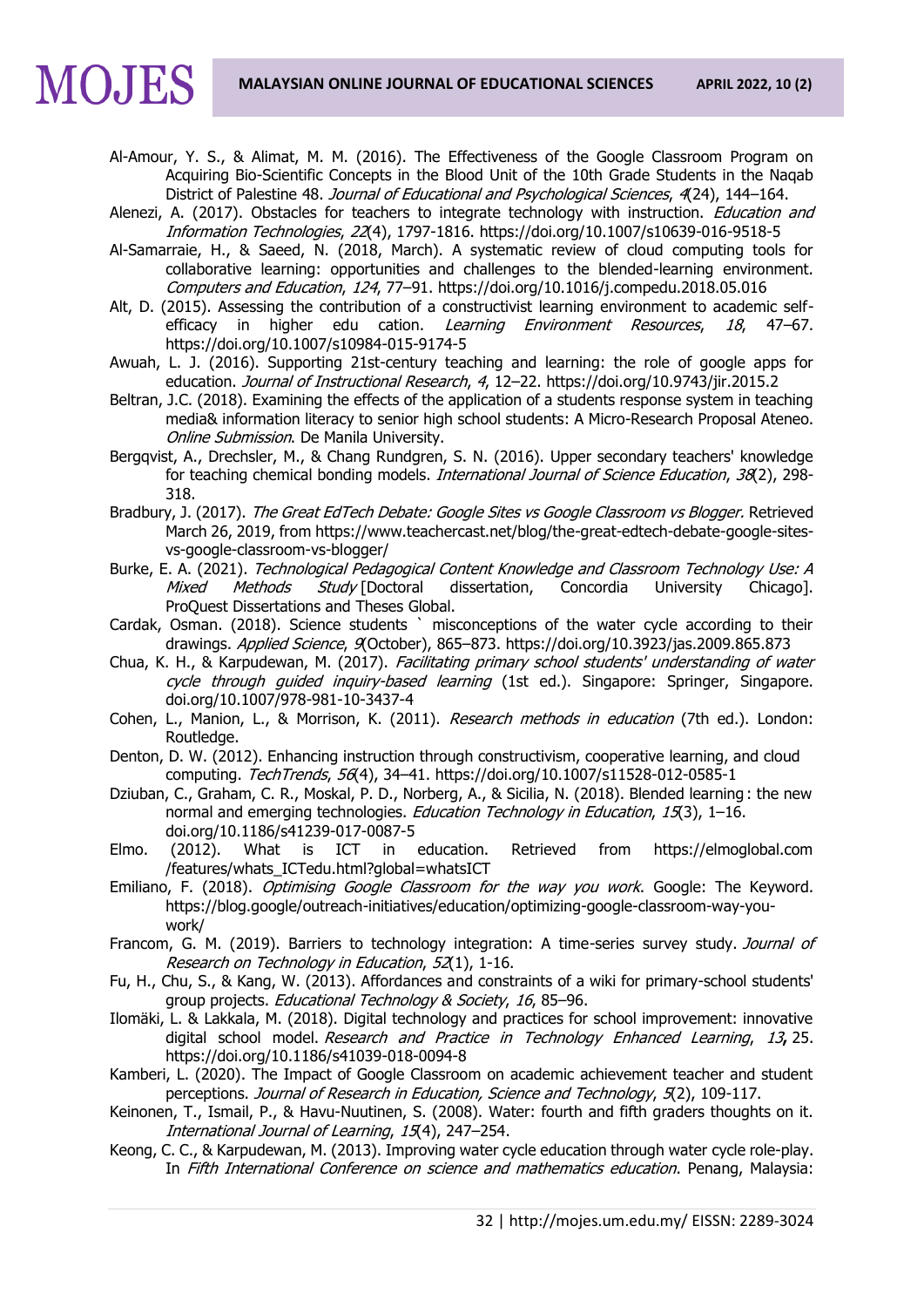University Sains Malaysia.

MOJES

- Kirschner, P.A., Sweller, J., Kirschner, F. & Zambrano, J.R. (2018). From Cognitive Load Theory to Collaborative Cognitive Load Theory. International Journal of Computer-Supported Collaborative Learning, 13**,** 213–233. https://doi.org/10.1007/s11412-018-9277-y
- Leo, J., & Puzio, K. (2016). Flipped Instruction in a High School Science Classroom. Journal of Science Education and Technology, 25(5), 775–781.<https://doi.org/10.1007/s10956-016-9634-4>
- Ma, X., Luo, Y., Zhang, L., Wang, J., Liang, Y., Yu, H.,Cao, M. (2018). A Trial and Perceptions Assessment of APP-Based Flipped Classroom Teaching Model for Medical Students in Learning Immunology in China. *Education Sciences*, 8(2), 45.<https://doi.org/10.3390/educsci8020045>
- Maqbool, J. (2016). Group work and the impact, if any, of the use of google applications for education. 13<sup>th</sup> International Conference on Cognition and Exploratory Learning in Digital Age (CELDA 2016) (pp. 149–157). Hamilton, New Zealand: ERIC-Institute of Education Science.
- Mashael Nasser AlJeraisy, Mohammad, H., Fayyoumi, A., & Alrashideh, W. (2015). Web 2.0 in education : the impact of discussion board on student performance and satisfaction. The Turkish Online Journal of Educational Technology, 14(2), 2421–2427.
- McMillan, J. H., & Schumacher, S. (2010). Research in Education: Evidence-Based Inquiry (7<sup>th</sup> ed.). Pearson.
- Nortvig, A.M., Petersen, A. K., & Balle, S. H. (2018). A literature review of the factors influencing elearning and blended learning in relation to learning outcome, student satisfaction and engagement. *Electronic Journal of e-learning*, 16(1), 46-55.
- Olagbaju, O.O. & Popoola, A.G. (2020). Effects of audio-visual social media resources-supported instruction on learning outcomes in reading. International Journal of Technology in Education, 3(2), 92-104. DOI: https://doi.org/10.46328/ijte.v3i2.26.
- Oktalia, D., & Drajati, N. (2018). English teachers' perceptions of text to speech software and Google site in an EFL Classroom: What English teachers really think and know. International Journal of Education and Development using ICT, 14(3), 183-192.
- Pjanić, Hasanović, Suljanović, N., A.Mujčić, Samuelsen, D. A. H., Graven, O. H., & Thyberg, B. (2013). Using cloud infrastructure to support higher education: a case study of managing a course web page with the google sites. International Journal of Emerging Technologies in Learning,  $\mathcal{B}(1)$ , 33–37. https://doi.org/10.3991/ijet.v8i1.2367
- Polit, D. F., Beck, C. T., & Owen, S. V. (2007). Is the CVI an acceptable indicator of content validity? Appraisal and recommendations. Structural Engineer, 30(4), 459-467. <https://doi.org/10.1002/nur.20199>
- Roodt, S., & de Villiers, C. (2012). Using google sites as an innovative learning tool at undergraduate level in higher education.Level in Higher Education.In ECIS (p.11) [http://aisel.aisnet.org/ecis2012/11.](http://aisel.aisnet.org/ecis2012/11)
- Reese, S. (2013). Online learning environments in higher education: connectivism vs.dissociation. International Journal of Instructional Technology and Distance Learning, 10(5), 35–48.
- Salic-Hairulla, M. A., Agad, L. M. L., Pitonang, D. J. A., & Terrado, T. F. B. (2020). A webquest in teaching circulatory system using google site for grade VI pupils. Malaysian Journal of Movement, Health & Exercise, 9(1), 31.
- Schindler, L. A., Burkholder, G. J., Morad, O. A., & Marsh, C. (2017). Computer-based technology and student engagement: a critical review of the literature. International Journal of Educational Technology in Higher Education, 14(1), 1-28.
- Schneckenberg, D., Ehlers, U., & Adelsberger, H. (2011). Web 2.0 and competence-oriented design of learning-Potentials and implications for higher education. British Journal of Educational Technology, 42(5), 747–762.<https://doi.org/10.1111/j.1467-8535.2010.01092.x>
- Sun, S., Lee, P., Lee, A., & Law, R. (2016). Perception of attributes and readiness for educational technology: Hospitality management students' perspectives. Journal of Hospitality & Tourism Education, 28(3), 142-154.
- Steinmayr, R., Weidinger, A.F., Schwinger, M. & Spinath, B. (2019). The importance of students' motivation for their academic achievement – Replications and extending previous findings. Frontiers in  $Psychology.$  Retrieve from: <https://www.frontiersin.org/articles/10.3389/fpsyg.2019.01730/full>DOI: <https://doi.org/10.3389/fpsyg.2019.01730>